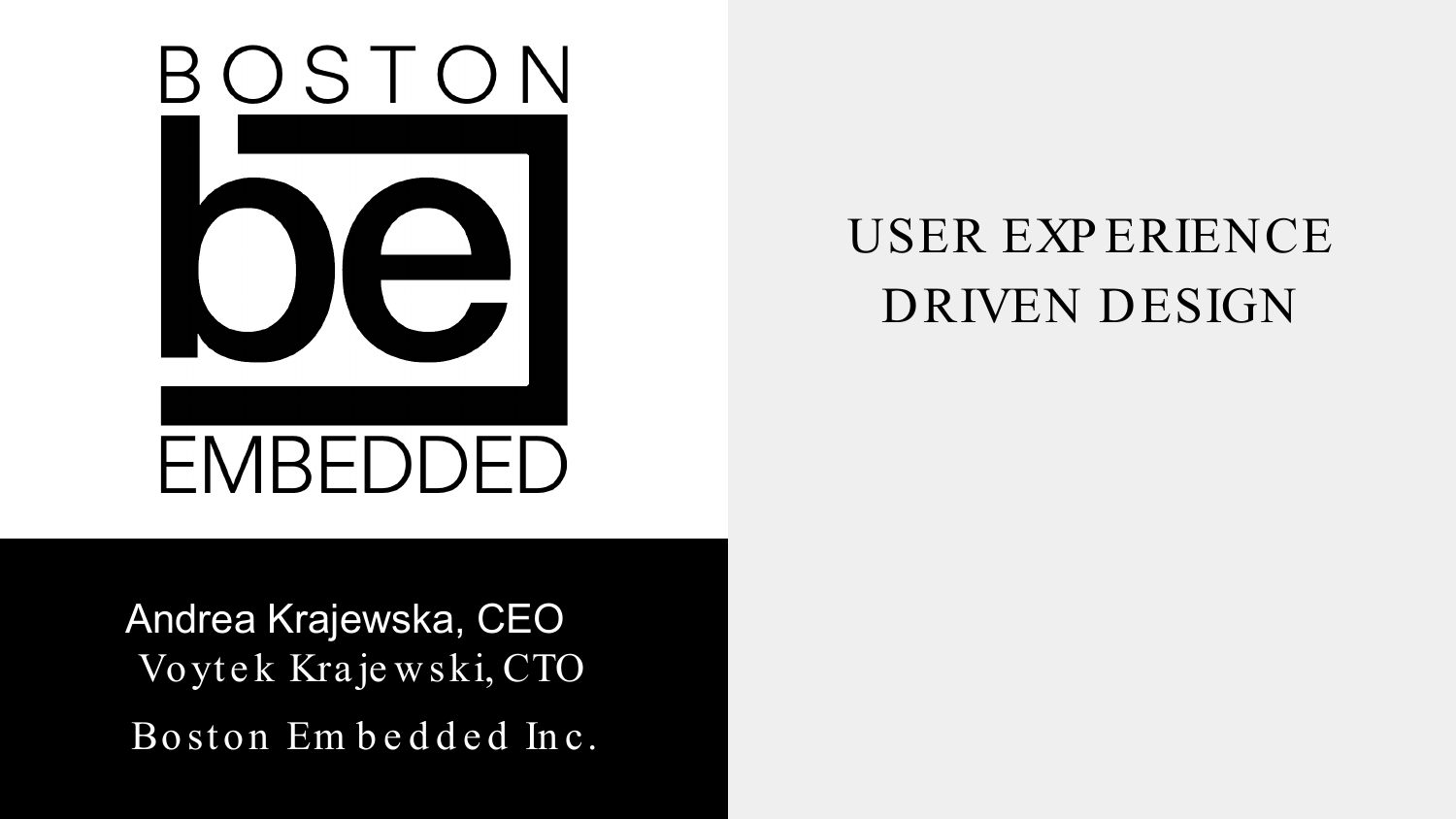









YOUR VISION ENGINEERING SALES SPENDING DELIVERABLE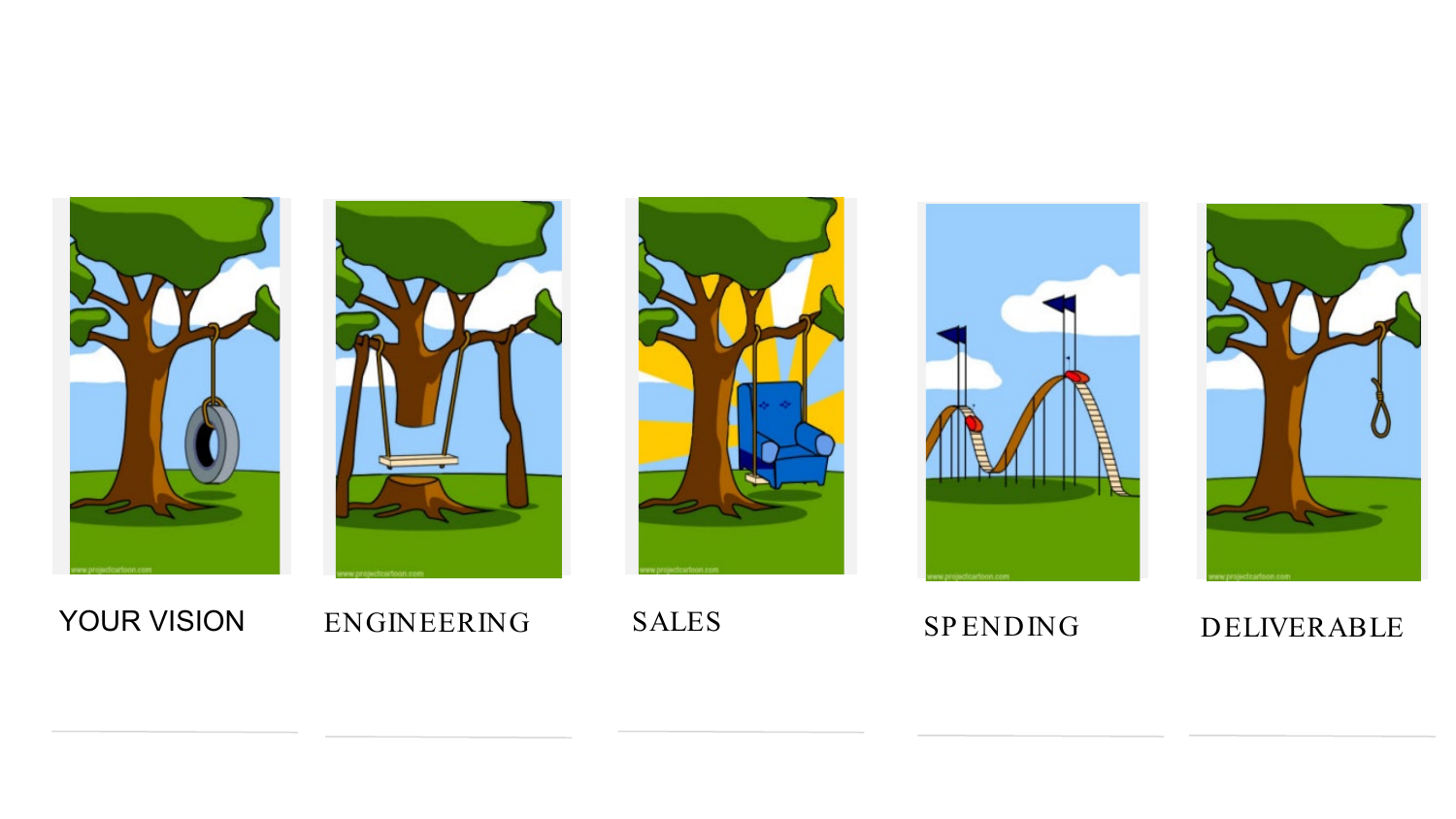## USER EXPERIENCE DRIVEN DESIGN

#### CLEAR VISION

Transmit your vision in

## COHESIVE TEAM  $\bigcap$  a quantifiable manner

Open communication and

user focused decision making

#### CONFIDENT SPENDING

Confidently sign paychecks because you know the team is

#### DESIRED PRODUCT **On track**

Create successful products

the first time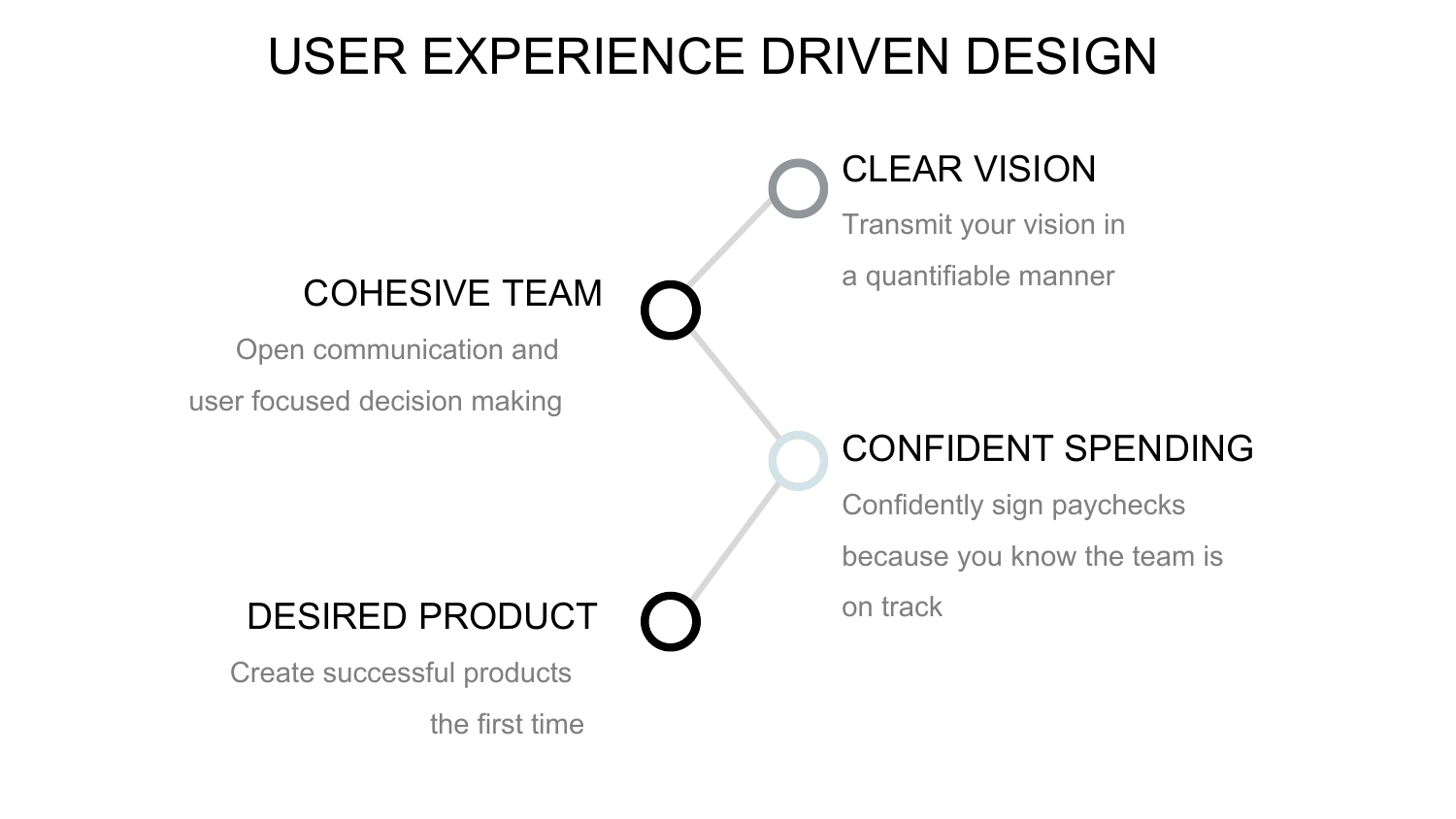## THE PERFECT COFFEE CUP

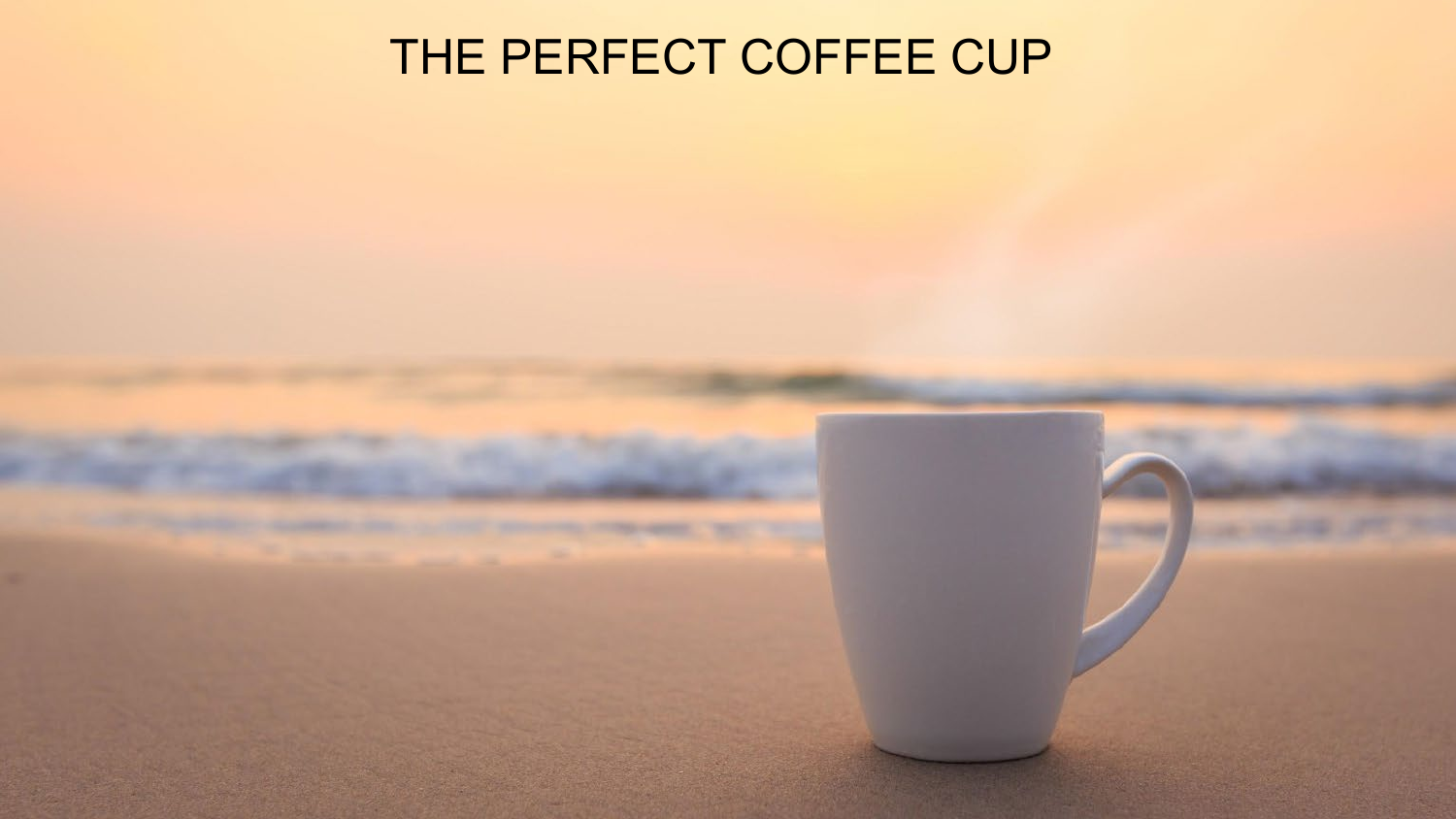

|                | <b>USER EXPERIENCES</b>                                    | <b>QUESTIONS</b>                                                    | <b>TECHNICAL REQUIREMENTS</b>                                      |
|----------------|------------------------------------------------------------|---------------------------------------------------------------------|--------------------------------------------------------------------|
|                | Holds coffee at perfect<br>drinking temperature            | What is the range and<br>preferred temp?                            | Optimal 130 deg F<br>$\bullet$<br>Range 125-140 deg F<br>$\bullet$ |
| $\overline{2}$ | Keeps coffee warm<br>through commute &/or<br>drinking time | How long does an<br>average person take to<br>drink their coffee?   | 2 hour minimum<br>$\bullet$<br>More time is prefered<br>$\bullet$  |
| 3              | Not too heavy                                              | What is the maximum<br>desired total weight?                        | Maximum 2.2 lbs wet<br>$\bullet$                                   |
| 4              | Holds a good amount<br>of coffee                           | How much coffee do<br>most users prefer to<br>drink in one sitting? | 16 oz reservoir<br>$\bullet$                                       |

- **Action Items**
- Meetings With A Purpose: Create A Path
- Inaccurate User Experience = Inaccurate Design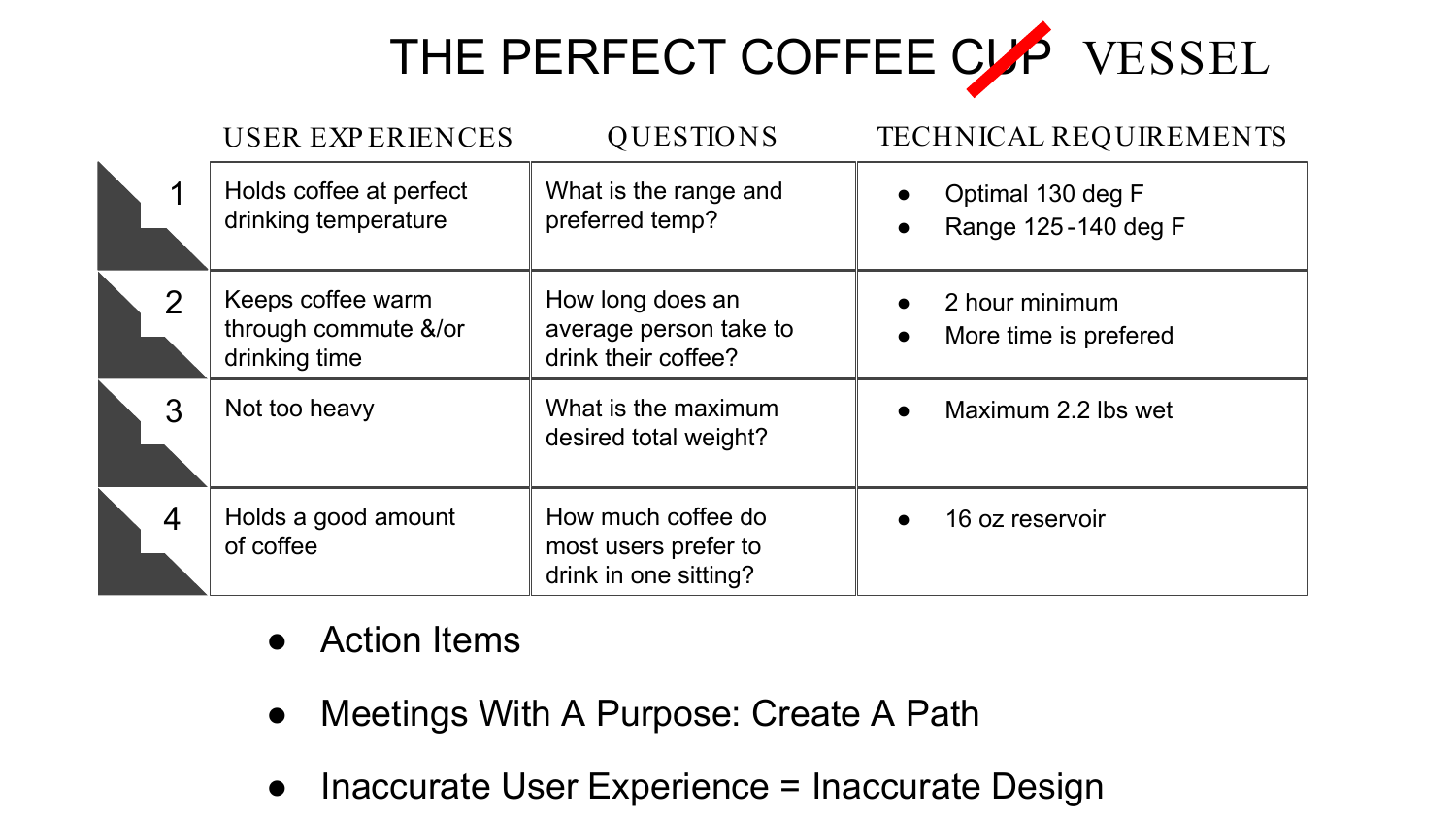## HOW NOT TO WRITE A REQUIREMENT

|   | USER EXPERIENCES       | <b>QUESTIONS</b> | <b>TECHNICAL REQUIREMENTS</b> |
|---|------------------------|------------------|-------------------------------|
| 5 | Must use Li -Batteries | O <sub>k</sub>   | Powersource Li-Batteries      |

- Locks Out Creativity
- Emparts Technical Choices On The User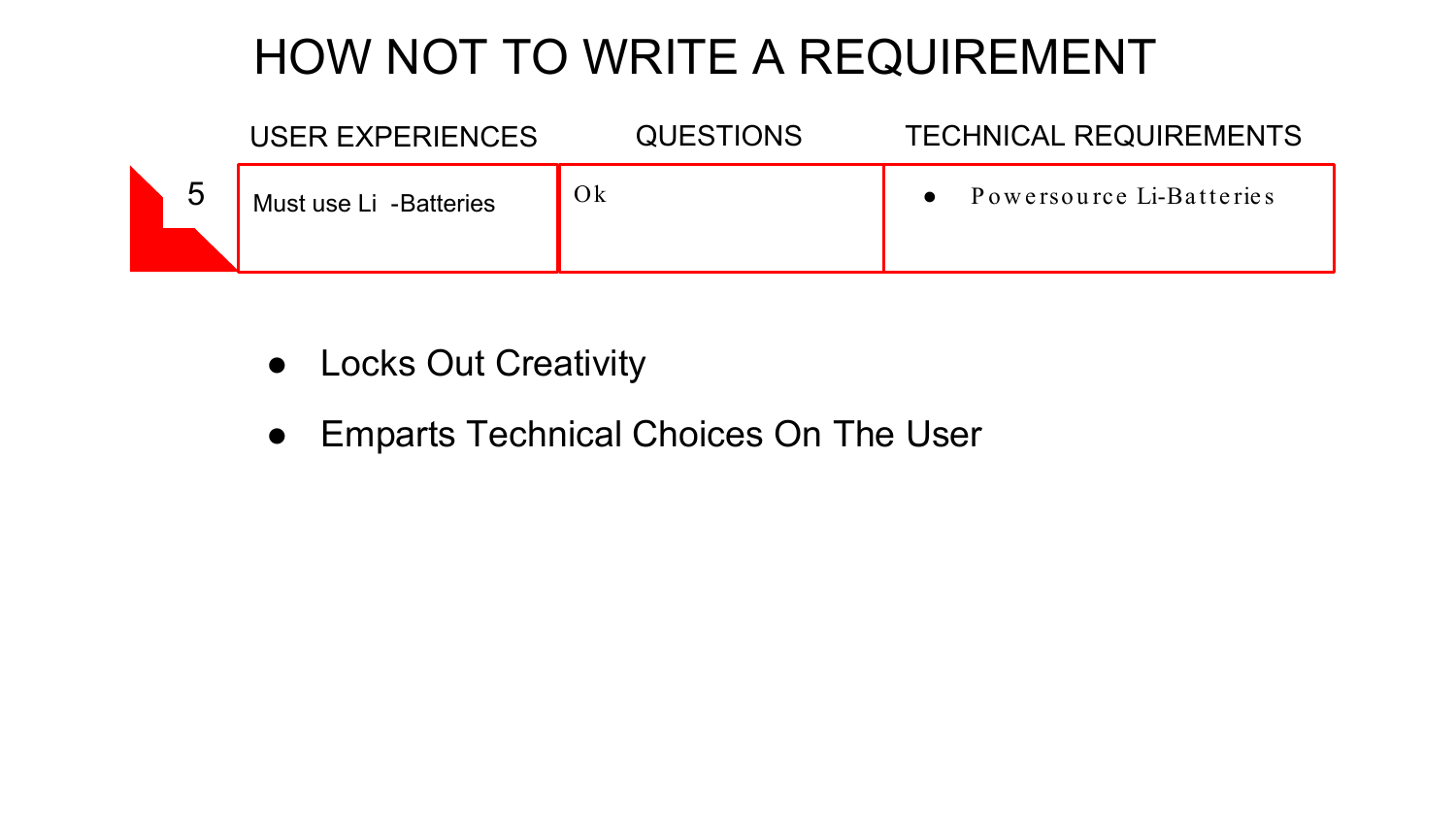# PERFECT COFFEE - DESIGN A

|                | <b>TECHNICAL REQUIREMENTS</b>              | <b>DESIGN A</b>                                                                                     | <b>PAIN POINTS</b>                                                                  |  |
|----------------|--------------------------------------------|-----------------------------------------------------------------------------------------------------|-------------------------------------------------------------------------------------|--|
|                | Optim al 130 deg F<br>Range 125-140 deg F  | Meets range requirements                                                                            | The trade off between<br>warm time $(2)$ , reservoir<br>size $(4)$ and weight $(3)$ |  |
| $\overline{2}$ | 2 hour m in im um<br>More time is prefered | Meets 2hr time at 130 deg. Falls<br>short as temp increases. At 140<br>deg temp holds for 45 m ins. | has proven to be the<br>most challenging part<br>of this product.                   |  |
| 3              | Maximum 2.2 lbs wet                        | Exceeds weight<br>requirement at 3 lbs approx.                                                      | How confident are we<br>in these technical<br>requirements?                         |  |
| 4              | 16 oz reservoir                            | Meets reservoir requirement                                                                         |                                                                                     |  |

- Identifies Novelty & Major Challenges
- Enforces Open Communication
- Accurate Estimates & Controlled Spending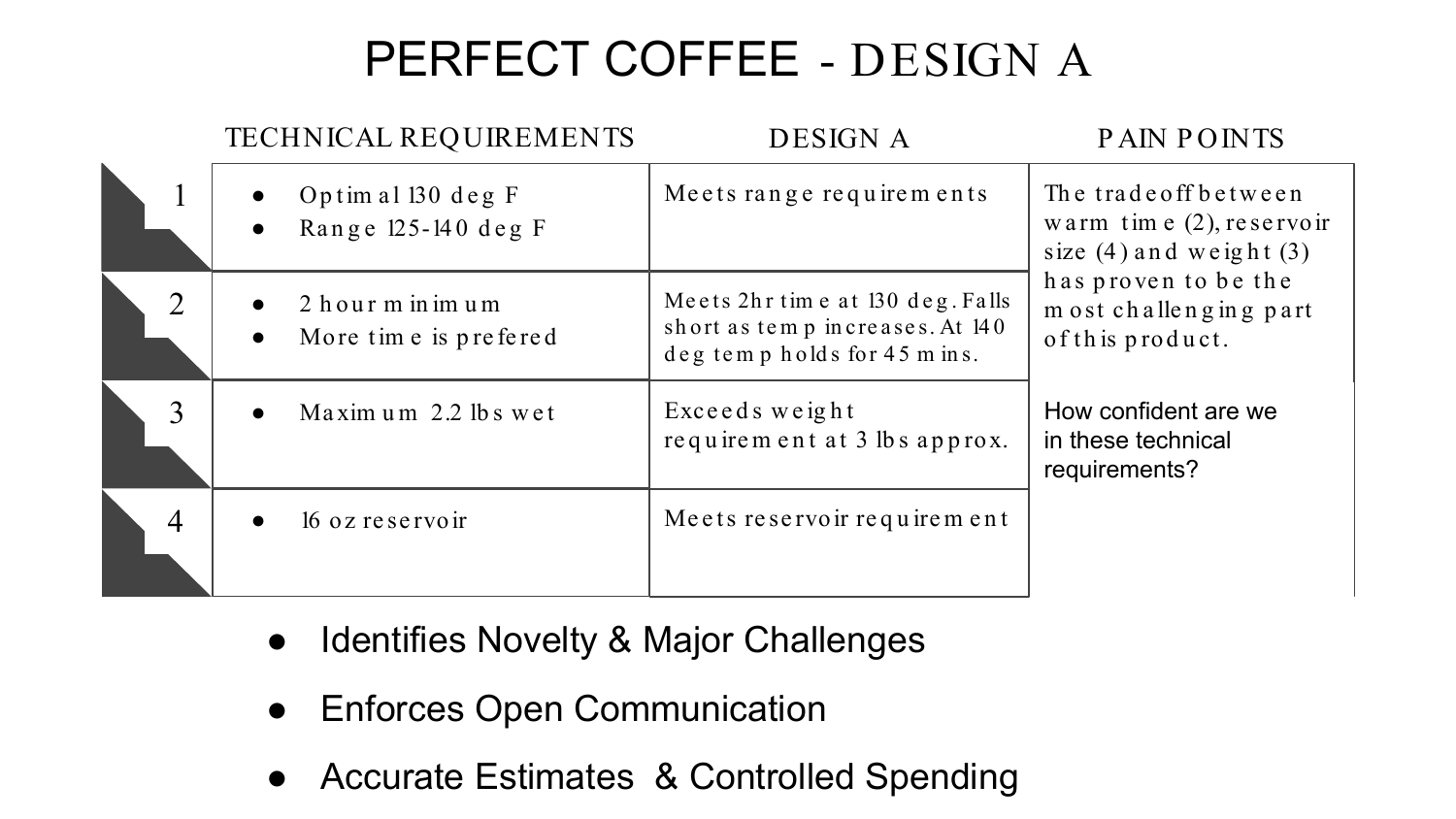#### USER EXPERIENCE REQUIREMENTS



#### A HIGHER PURPOSE

A guiding force which keeps your company on track.



#### A COMMON LANGUAGE A PLAN

A communication medium which promotes user focused language.



A set of actionable items that outline your design and spending.